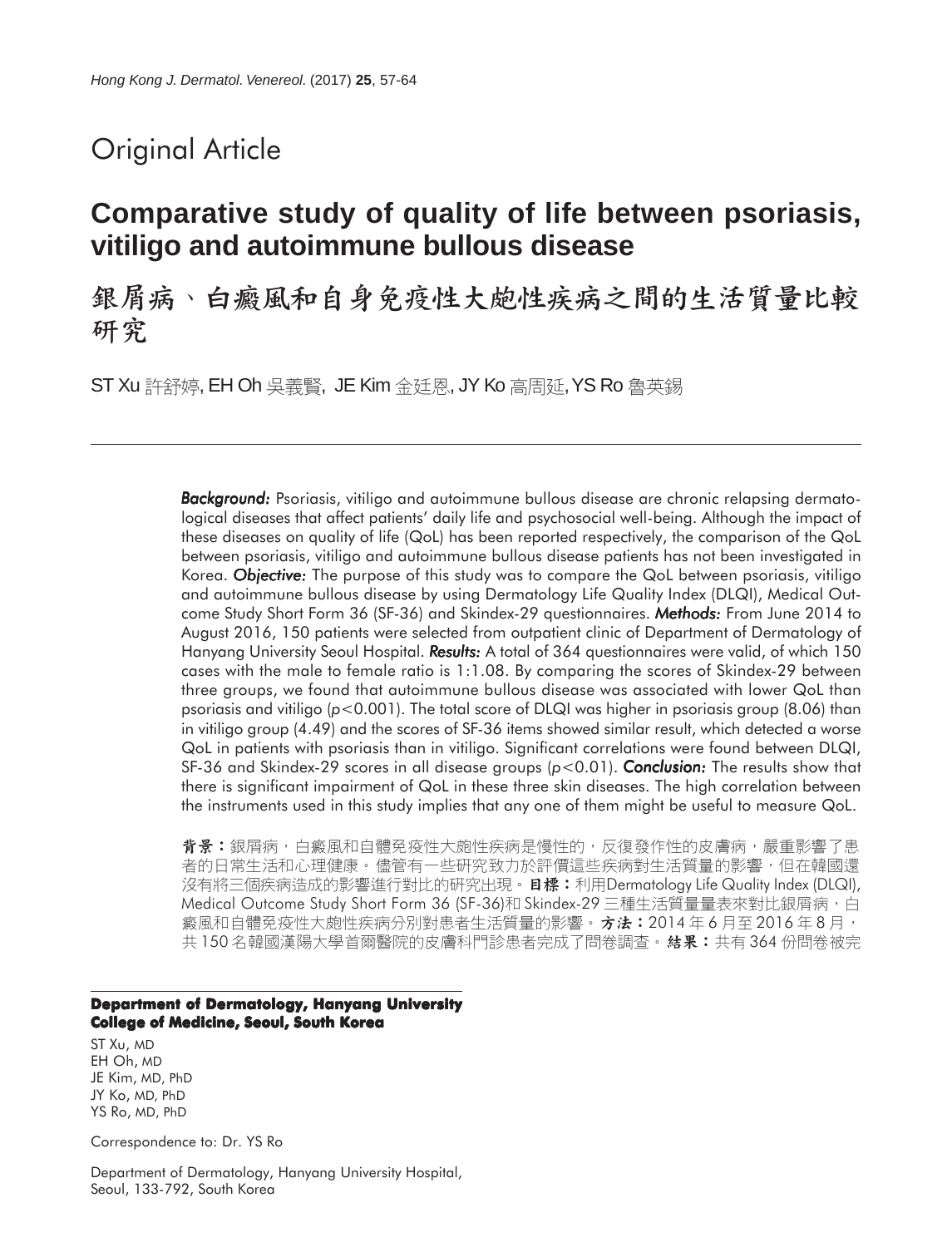成, 150名患者的男女比例是1:1.08。通過三組疾病的Skindex-29問卷結果, 我們發現自體免疫 性大皰性疾病對患者生活質量的影響較其他兩組大(p<0.001)。銀屑病組的 DLQI 平均分數為 8.06, 比白癜風組的4.49 高, 而 SF-36 的平均分數也展示了相同結果, 體現銀屑病患者的生活質 量比白癜風低。在所有組的結果中, DLQI, SF-36 和 Skindex-29 三個量表結果之間都展示了顯著 性相關(p<0.01)。 結論:結果表明,三種疾病的患者的生活質量都嚴重受到了影響。三種量表結果 之間的高度相關意味著也許可以使用其中任意一種來測量三種疾病的生活質量。

**Keywords:** Autoimmune bullous disease, Korea, Psoriasis, Quality of Life, Vitiligo

關鍵詞:自體免疫性大皰性疾病、韓國、銀屑病、生活質量、白癜風

## **Introduction**

The vast majority of skin disease can affect the appearance and easily lead to emotional disorders such as anxiety, anger, depression and serious impact on the patients' quality of life (QoL).

Patients with extensive psoriasis may suffer from embarrassment, impaired relationships and social withdrawal.<sup>1</sup> According to previous controlled studies, the prevalence of depression in patients with psoriasis was up to 58%.<sup>2</sup> It has also been reported that the prevalence of psychological problems in patients with vitiligo was up to 30%.3,4 In terms of autoimmune bullous disease, psychiatric comorbidities have occurred in 73.7% of patients with pemphigus vulgaris.<sup>5</sup> It has been reported that 80% of patients with epidermolysis bullosa experienced psychiatric symptoms.<sup>6</sup>

Although there are several studies evaluating the QoL of patients with the chronic skin diseases, the comparative study of QoL between psoriasis, vitiligo and autoimmune bullous disease has not been reported in Korea.7-12 Moreover, most of the previous studies have utilised one of the scales including Dermatology Life Quality Index (DLQI), Medical Outcome Study Short Form 36 (SF-36) or Skindex-29 questionnaire.<sup>7,9,10,12</sup>

The objectives of the present study were to compare the QoL in three chronic dermatological diseases in Korea: psoriasis, vitiligo and autoimmune bullous disease by means of DLQI, SF-36 and Skindex-29 questionnaires. Furthermore, the study for investigating correlation between those assessments was conducted.

## **Materials and methods**

#### *1. Study population and data collection*

A total of 150 patients included in this study were over 18 years of age, and selected from outpatient clinic of Department of Dermatology, Hanyang University Seoul Hospital, Seoul, Korea from June 1, 2014 to August 1, 2016. It included 70 patients with a diagnosis of psoriasis with or without psoriatic arthritis (PsA), 37 patients with vitiligo and 43 autoimmune bullous disease patients (15 with pemphigus vulgaris, 13 with pemphigus foliaceus, 12 with bullous pemphigoid, 3 with epidermolysis bullosa acquisita). The diagnosis of psoriasis, vitiligo and autoimmune bullous disease was based on the results of clinical manifestations and/or histopathological examination, with or without immunological tests. Patients with psoriasis were classified into groups with or without PsA. Exclusion criteria: cases complicated with other skin diseases, pregnancy or breastfeeding women, or had a history of psychiatric disorders before diagnosis of skin diseases.

The psoriasis and vitiligo patients were asked to complete the DLQI, SF-36 and Skindex-29 questionnaires at the same visit. The autoimmune bullous disease patients were asked to complete the Skindex-29 questionnaire only. Participation was voluntary and all the patients completed the questionnaires independently.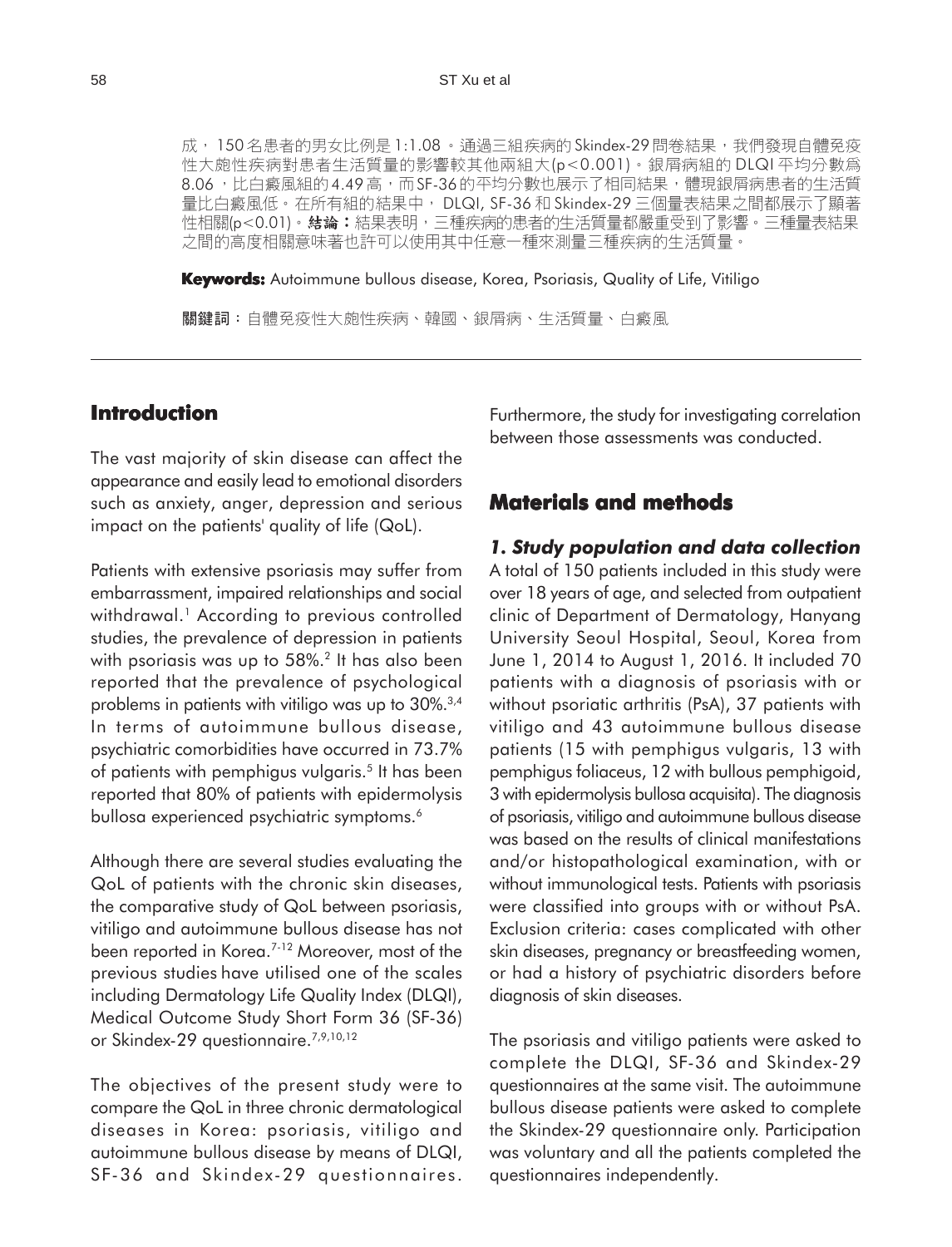### *2. Questionnaires*

Validated Korean translations of the DLQI,<sup>8</sup> SF-36<sup>13,14</sup> and Skindex-29<sup>15</sup> were used.

#### Dermatology Life Quality Index (DLQI)

The DLQI is one of the most frequently used selfreported questionnaires developed by Fynlay and Khan in 1994 as a simplified instrument to be used in QoL assessment of patients with skin diseases.16,17 It consists of 10 questions and is calculated by summing the score of each question resulting in a maximum of 30 and a minimum of 0. The higher the score, the more QoL is impaired. The questions are classified in the following subscales: symptoms and feelings (items 1 and 2), daily activities (items 3 and 4), leisure (items 5 and 6), work and school (item 7), personal relationships (items 8 and 9) and treatment (item 10).

#### Short Form 36 (SF-36)

The SF-36 questionnaire is a widely used generic instrument developed by Ware and Sherboune.<sup>18</sup> Furthermore, it has been translated into several languages, including Korean.<sup>13</sup> Its validity in the adult<sup>14</sup> and elderly<sup>19</sup> population of Korea has also been confirmed. It consists of 36 questions in 8 domains of QoL areas: physical functioning, rolephysical, role-emotional, social functioning, bodily pain, mental health, vitality and general health perceptions. Each subscale is scored on a scale of 0 to 100, with higher scores representing less impairment in QoL.

#### Skindex-29

The Skindex-29 is a self-administered instrument designed for measuring health-related QoL of patients with skin diseases developed by Chren in 1997.<sup>15</sup> It enquires about how often (Never, Rarely, Sometimes, Often, All the time) during the previous four weeks the patient experienced the effect described in each item. Seven items address the Symptoms domain, 10 items the Emotional domain, and 12 items the Functioning domain. All responses are transformed to a linear scale of 100, varying from 0 (no effect) to 100 (effect experienced all the time). The higher scores indicate the lower the QoL.

#### *3. Statistical analyses*

The outcomes of all included patients were evaluated and described. Statistical analyses were performed by using Statistical Product and Service Solutions (SPSS) version 22.0 for Windows (IBM, Armonk, NY, USA) to calculate the characteristics of the patients. The Kruskal-Wallis test and Mann-Whitney test were used to compare the scores between psoriasis, vitiligo and autoimmune bullous disease groups. Differences were defined as statistically significant at *p*<0.05. The correlation coefficient between the DLQI score and other questionnaire scores was calculated with the Spearman's correlation coefficient. *P*-values <0.05 (two sided) were considered statistically significant.

## **Results**

### *1. Demographic characteristics*

There were 150 adult subjects who met the inclusion criteria of this study (78 male and 72 female, mean age 46.69±16.17). The demographic characteristics of the three groups of patients are reported in Table 1. There was no significant difference among age (p=0.270) and sex (p=0.483) in the three groups.

## *2. Scores of questionnaires in different types of the disease*

Table 2 shows total DLQI, SF-36 and Skindex-29 scores for each group. DLQI total score was higher in psoriasis group (8.06), and the difference was statistically significant (*p*<0.05). The significant differences in the scores of daily activities  $(p<0.01)$ , leisure ( $p < 0.05$ ) and work and school ( $p < 0.05$ ) domains of DLQI were detected (Table 3).

Although no significant differences in the SF-36 total scores were observed between psoriasis group and vitiligo groups (62.00 vs 70.38), the role emotional (48.09) and mental health (65.50) scores in patients with psoriasis were significantly lower than in those with vitiligo (69.37 and 73.11, respectively,  $p < 0.05$ ) (Table 4).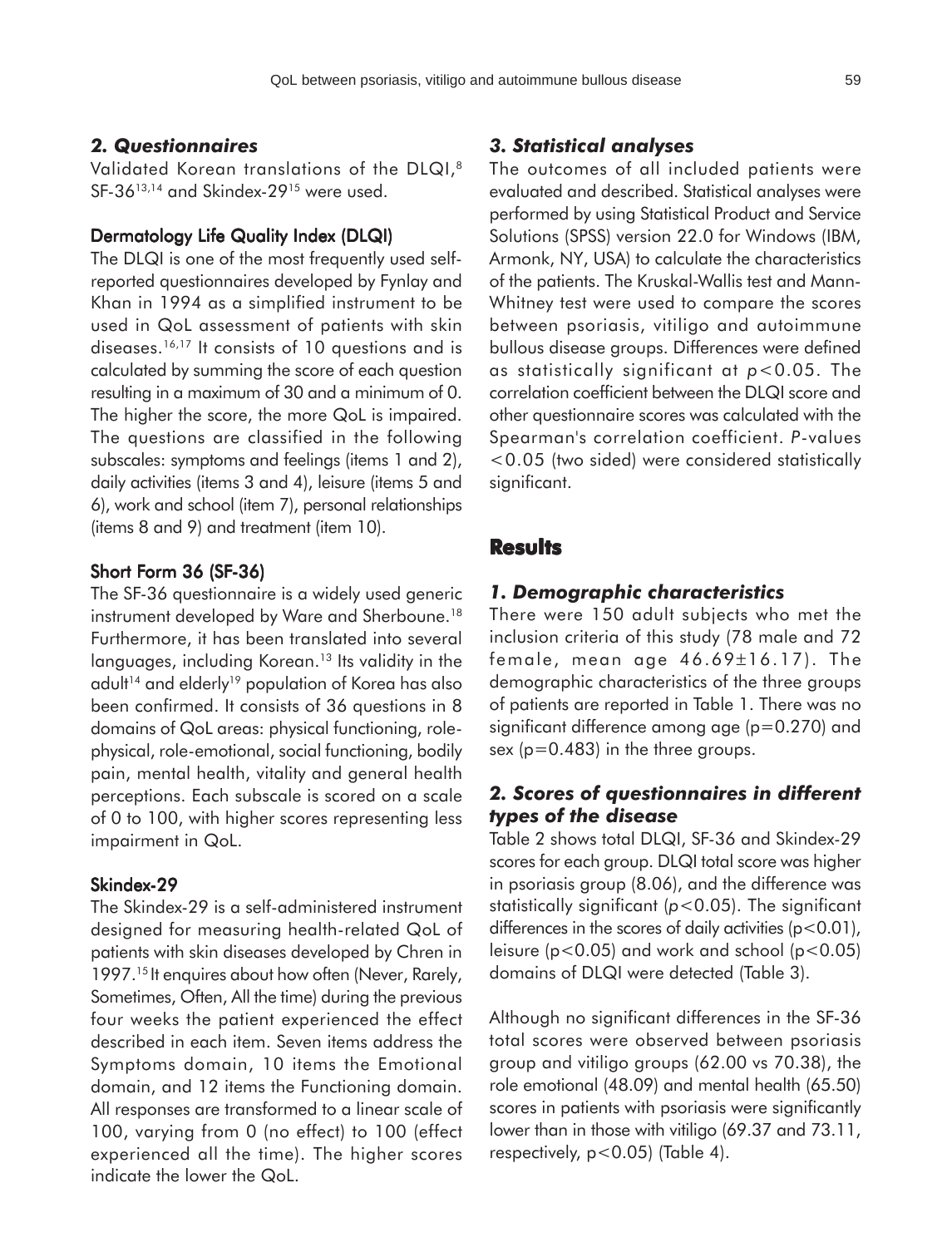Psoriasis group was subdivided according to the presence of PsA. The differences of DLQI scores between the two groups were not statistically significant. Patients without PsA showed a significant higher mean SF-36 score compared with those with PsA  $(p<0.05)$ . The physical functioning (p<0.05), social functioning *(*p<0.01) and bodily pain (p<0.05) scores in patients without PsA were higher than in those with PsA, and the difference was statistically significant (Table 5). Although the Skindex-29 total score in psoriasis without PsA group was lower than in PsA group, the difference was not statistically significant (p=0.07). There was a significant difference in

function item between psoriasis only and PsA  $(p<0.05)$ .

When comparing the Skindex-29 scores between psoriasis, vitiligo and autoimmune bullous disease groups, statistically significant difference was observed (p<0.001). The total Skindex-29 score in the autoimmune bullous disease group was 49.71, whereas in the psoriasis group and vitiligo group were 41.84 and 33.13, respectively. There were significant differences in the symptom, function and emotion items between those three diseases *(*p<0.001, Table 6).

#### **Table 1.** Demographic characteristics of the patients

|                     | <b>Psoriasis</b><br>(70n) | <b>Vitiligo</b><br>(37n) | <b>Autoimmune bullous disease</b><br>(43n) | p-value |
|---------------------|---------------------------|--------------------------|--------------------------------------------|---------|
| Age (mean $\pm$ SD) | 44.53±15.35               | 48.22±17.85              | 48.88±15.47                                | 0.270   |
| Sex (M/F)           | 40/30                     | 17/20                    | 21/22                                      | 0.483   |

SD, standard deviation

|  |  | Table 2. Scores of questionnaires in different types of the disease |  |  |  |  |  |
|--|--|---------------------------------------------------------------------|--|--|--|--|--|
|--|--|---------------------------------------------------------------------|--|--|--|--|--|

| Questionnaire | <b>Psoriasis</b> | <b>Vitiligo</b>   | <b>Autoimmune bullous disease</b> | p-value    |
|---------------|------------------|-------------------|-----------------------------------|------------|
| <b>DLQI</b>   | $8.06 \pm 7.07$  | 4.49+3.97         | -                                 | $0.024*$   |
| SF-36         | 62.00±22.20      | 70.38±15.28       | -                                 | 0.054      |
| Skindex-29    | $41.84\pm16.23$  | $33.13 \pm 12.38$ | $49.71 \pm 15.67$                 | $0.000***$ |

\*p<0.05, \*\*p<0.01, \*\*\*p<0.001

DLQI, dermatology life quality index; SF-36, medical outcome study short form 36

| Table 3. Scores of Dermatology Life Quality Index in psoriasis and vitiligo |  |  |  |  |  |
|-----------------------------------------------------------------------------|--|--|--|--|--|
|-----------------------------------------------------------------------------|--|--|--|--|--|

| <b>Item</b>            | <b>Psoriasis</b> | <b>Vitiligo</b> | p-value   |
|------------------------|------------------|-----------------|-----------|
| Symptoms and feelings  | $2.11 \pm 1.68$  | $1.54 \pm 1.08$ | 0.137     |
| Daily activities       | $1.66 \pm 1.69$  | $0.78 \pm 1.14$ | $0.008**$ |
| Leisure                | $1.81 \pm 1.91$  | $0.89 \pm 1.27$ | $0.015*$  |
| Work and school        | $0.57 \pm 0.95$  | $0.16 \pm 0.37$ | $0.030*$  |
| Personal relationships | $1.03 \pm 1.49$  | $0.46 \pm 0.83$ | 0.051     |
| <b>Treatment</b>       | $0.87 \pm 0.86$  | $0.65 \pm 0.81$ | 0.167     |
| <b>DLQI</b>            | $8.06 \pm 7.07$  | 4.49±3.97       | $0.024*$  |

 $*p<0.05$ ,  $*p<0.01$ 

DLQI, dermatology life quality index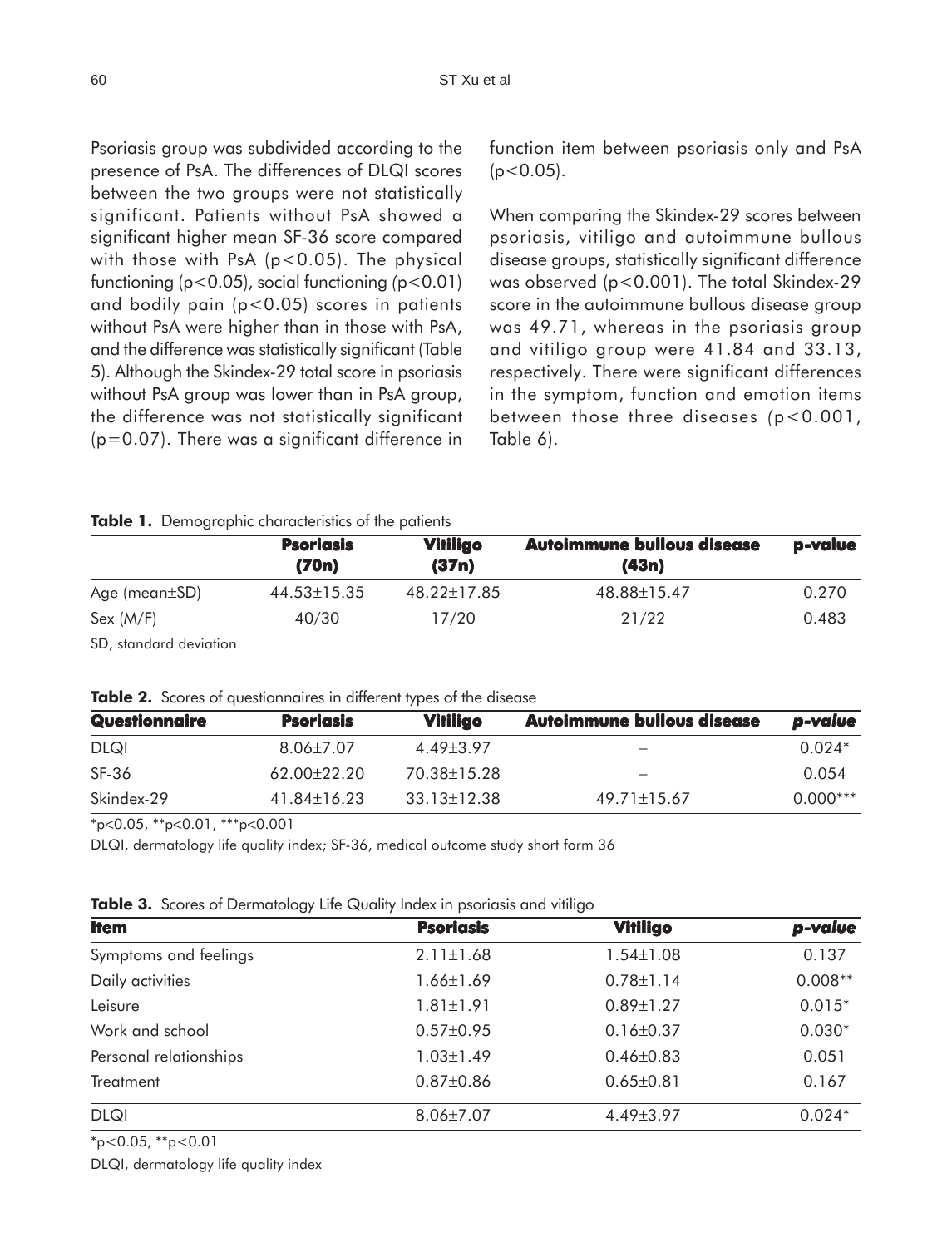| <b>Item</b> | <b>Psoriasis</b>  | Vitiligo          | p-value  |
|-------------|-------------------|-------------------|----------|
| PF          | 83.36±22.91       | 87.57±15.05       | 0.997    |
| <b>RP</b>   | 48.93±45.99       | 58.11±38.58       | 0.364    |
| <b>RE</b>   | 48.09±48.68       | 69.37±37.47       | $0.049*$ |
| <b>SF</b>   | 76.36±21.33       | $81.91 \pm 19.27$ | 0.164    |
| <b>BP</b>   | $65.33 \pm 26.36$ | 73.27±20.94       | 0.137    |
| MH          | $65.50 \pm 17.67$ | 73.11±15.78       | $0.032*$ |
| VT          | 55.80±23.03       | 59.63±15.49       | 0.412    |
| GH          | 52.66±18.17       | 60.08±19.69       | 0.098    |
| SF-36       | $62.00 \pm 22.20$ | 70.38±15.28       | 0.054    |

**Table 4.** Scores of Medical Outcome Study Short Form 36 in psoriasis and vitiligo

 $*_{p < 0.05}$ 

PF, physical functioning; RP, role-physical; RE, role-emotional; SF, social functioning; BP, bodily pain; MH, mental health; VT, vitality; GH, general health

| <b>Item</b> | <b>Psoriasis vulgaris</b> | <b>Psoriatic arthritis</b> | p-value   |
|-------------|---------------------------|----------------------------|-----------|
| PF          | 87.41±19.99               | 69.69±26.54                | $0.019*$  |
| <b>RP</b>   | $53.24 \pm 46.41$         | 34.38±41.34                | 0.201     |
| <b>RE</b>   | 50.62±48.75               | 39.58±47.46                | 0.455     |
| SF          | 80.67±19.03               | $61.81 \pm 22.22$          | $0.004**$ |
| <b>BP</b>   | 69.91±22.87               | 49.88±31.05                | $0.017*$  |
| MH          | 67.04±17.04               | 60.31±18.75                |           |
| VT          | 58.45±22.67               | 46.88±21.99                | 0.090     |
| GH          | 54.46±17.98               | 46.56±17.47                | 0.139     |
| SF-36       | 65.22±21.03               | 51.13±22.60                | $0.033*$  |
|             |                           |                            |           |

**Table 5.** Scores of Medical Outcome Study Short Form 36 in psoriasis vulgaris and psoriatic arthritis

 $*_{p<0.05, **_{p<0.01}}$ 

PF, physical functioning; RP, role-physical; RE, role-emotional; SF, social functioning; BP, bodily pain; MH, mental health; VT, vitality; GH, general health

|  |  |  |  | <b>Table 6.</b> Scores of Skindex-29 in psoriasis, vitiligo and autoimmune bullous disease |  |
|--|--|--|--|--------------------------------------------------------------------------------------------|--|
|  |  |  |  |                                                                                            |  |

| <b>Item</b>     | <b>Psoriasis</b>  | <b>Vitiligo</b>   | <b>Autoimmune bullous disease</b> | p-value    |
|-----------------|-------------------|-------------------|-----------------------------------|------------|
| Symptom         | 40.90±18.79       | $33.20 \pm 10.80$ | 59.80±18.27                       | $0.000***$ |
| <b>Function</b> | $35.79 \pm 14.37$ | $30.14 \pm 13.13$ | 44.46±15.43                       | $0.000***$ |
| Emotion         | 48.83±20.60       | $36.05 \pm 15.36$ | 44.89±15.69                       | $0.003**$  |
| Skindex-29      | $41.84 \pm 16.23$ | $33.13 \pm 12.38$ | $49.71 \pm 15.67$                 | $0.000***$ |

\*p<0.05, \*\*p<0.01, \*\*\*p<0.001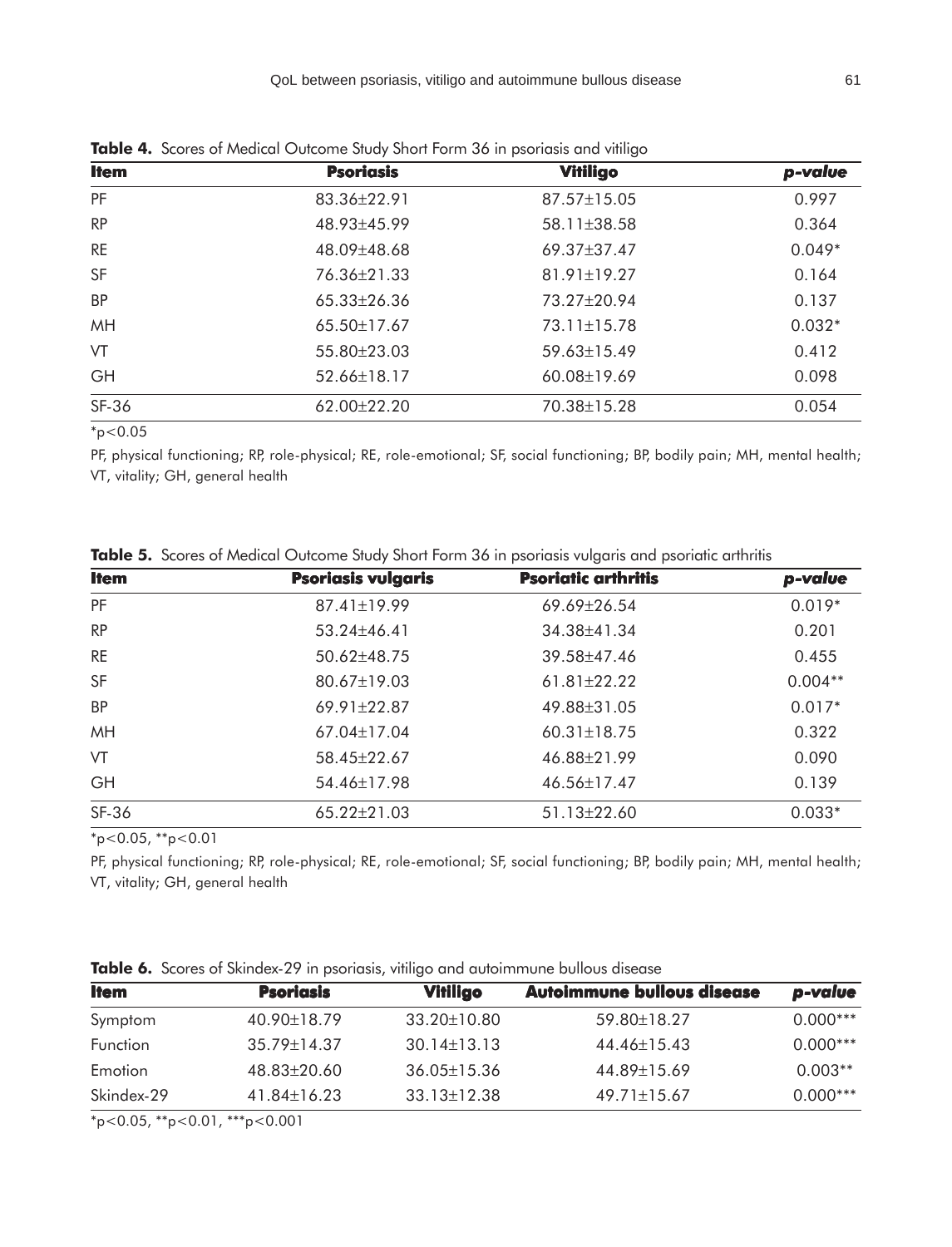## *3. Correlation between questionnaires in different types of the disease*

A correlation was found between the DLQI and SF-36 scores, between the DLQI and Skindex-29 scores and between the SF-36 and Skindex-29 scores in psoriasis group and vitiligo group. Spearman's correlation coefficients are shown in Table 7.

# **Discussion**

Because of the treatment and economic difficulties, the patients with chronic dermatological diseases have poor physical and mental health compared with the general population. Most of skin diseases often cause changes in the appearance of the patients which not only lead to difficulties of daily life but also mental illness.<sup>1-6</sup> Moreover, secondary depression and anxiety would happen and possibly exacerbate the disease itself.2 Based on this background, recent researches not only focus on the treatment of chronic dermatological diseases but also increasingly on the QoL of the patients.

In the present study, the total DLQI score observed in psoriasis patients was higher than vitiligo group, and the significant higher scores of daily activities, leisure and work and school domains indicating poorer QoL in psoriasis. In a study performed by

**Table 7.** Correlation between Dermatology Life Quality Index (DLQI), Medical Outcome Study Short Form 36 (SF-36) and Skindex-29 scores in psoriasis patients and vitiligo patients

|                                         | <b>DLQI</b>          | <b>Skindex-29</b> |
|-----------------------------------------|----------------------|-------------------|
| Psoriasis                               |                      |                   |
| <b>DLQI</b>                             | 1.000                | $0.794**$         |
| SF-36                                   | $-0.703**$           | $-0.696**$        |
| Vitiligo                                |                      |                   |
| DLQI                                    | 1.000                | $0.677**$         |
| SF-36                                   | $-0.532**$           | $-0.661**$        |
| ala.<br>$\sim$ $\sim$ $\sim$<br>als als | $\sim$ $\sim$ $\sim$ |                   |

\*p<0.05, \*\*p<0.01

Ongenae et al, 162 psoriasis patients were compared with 119 vitiligo patients.<sup>20</sup> They found a mean DLQI score of 6.25 for psoriasis that was higher than the score obtained by vitiligo (4.95) and the result was in line with this study. In addition, our study revealed that the SF-36 total score in vitiligo was higher than psoriasis, even there was no significant difference has been observed. The significant effects on the QoL are reflected in role emotional and mental health scores, which suggest that there are more serious emotional and psychological problems in the patients with psoriasis than in those with vitiligo. In a survey performed by Fortune et al, 68% of the patients with psoriasis reported that the disease had negative consequences on their lives and 53.4% of them reported that their perception of themselves changed because of the disease.21 Itching, burning, stinging, sensitivity and pain are associated physical symptoms of psoriasis. In addition, psoriasis is not limited to skin lesions, but can be associated with arthritis and systemic diseases including metabolic syndrome which cause negative effect on patients' QoL.

In 10%-25% of patients, psoriasis is accompanied by PsA, which limits physical function. Clinical features of PsA include peripheral and axial arthritis, enthesitis, dactylitis and tenosynovitis. Patients with PsA suffer more than psoriatic patients without PsA.<sup>22</sup> Extra-articular involvement in addition to skin and nail involvement may include conjunctivitis, uveitis and inflammatory bowel disease. These may limit physical functioning of the patient. Tezel et  $a^{23}$  reported that psoriatic patients with PsA have poorer QoL and functional status than those without PsA. In the present study, significant difference in function item of Skindex-29 scores supported this statement. The effects on the QoL of patients with PsA were reflected in more detail in three domains of SF-36, which are physical functioning, social functioning and bodily pain, than the Skindex-29 scores.

In our study, the average Skindex-29 score of autoimmune bullous disease group was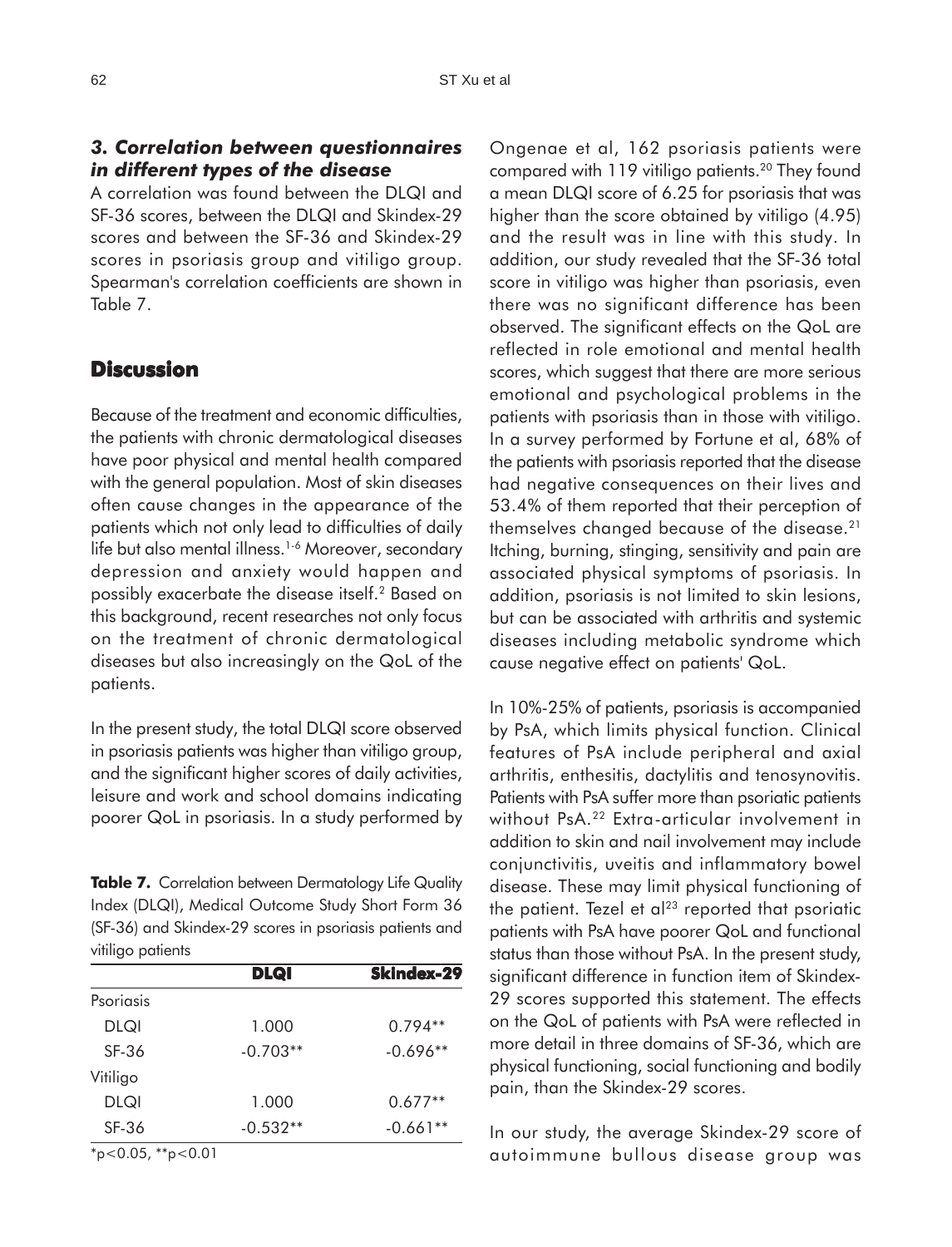significantly higher than psoriasis group and vitiligo group. There are many negative factors, including the mucosal involvement, painful erosive cutaneous lesions, corticosteroid treatment and higher mortality which might be the reasons for the more impaired QoL in autoimmune bullous disease patients.24 In a previous study to conduct a comparative study assessing the QoL in 30 pemphigus cases and 60 control cases through utilising SF-36 questionnaire, pemphigus group showed an impaired QoL compared with healthy controls, particularly in those with facial involvement and a large extent of lesions.25 Our result demonstrated that the significant difference in symptom and function item of Skindex-29 scores embodies the serious effects on QoL in autoimmune bullous disease.

There are not many studies focused on the correlation between QoL instruments. In the present study, the Spearman's correlation coefficient of the questionnaires indicated that the mean values obtained in the DLQI, SF-36 and Skindex-29 were strongly correlated when evaluating the QoL of patients with psoriasis and vitiligo. The results suggest that DLQI, SF-36 and Skindex-29 may be sensitive to chronic relapsing skin diseases and the scores of those questionnaires showed a high degree of correlation together. It is interesting that Skindex-29 detected significant difference in function between psoriasis and vitiligo that SF-36 did not detect. In a study performed by Fernandez et al, Skindex-29 had better sensitivity to clinical severity and probably was more sensitive than other instruments.26 In view of the result, it was agreed that it would be feasible to use only one of these questionnaires to evaluate the QoL of chronic skin diseases patients without any detriment. The combination of DLQI, SF-36 and Skindex-29 could cover main aspects of QoL and contribute to accurate estimation of QoL impairment.

There are several limitations of our study. First, the survey was cross-sectional and our results did not show effect of treatment on QoL, and the environmental, occupational and demographic factors associated with these chronic relapsing skin diseases may influence QoL of the patients. Second, duration and severity of diseases had not been taken into account. Third, considering patients with autoimmune bullous disease generally have painful clinical symptoms, in order to minimise psychological pressure to the patients, we requested such patients only to fill out the Skindex-29 questionnaire. Therefore, the understanding of impact on QoL in patients with autoimmune bullous disease may not be conclusive.

Despite of these limitations, the results showed impaired QoL in patients with chronic skin diseases, especially significant impact on physiological and psychological status in autoimmune bullous disease and psoriasis patients. Furthermore, a significant correlation between these instruments was detected. Dermatologists should pay attention to the QoL issues in patients with chronic relapsing skin diseases through proper application of assessment tools in order to achieve the fully effective treatment.

In conclusion, with the transition of the modern medicine gradually from bio-medical model to bio-psycho-social medical model, people have gradually recognised that disease is caused by biological factors, psychological factors and the combined effect of social factors. The present study reveals that there is significant impact on QoL and impaired psychological status in chronic relapsing skin diseases. Therefore, in order to achieve the purpose of effective treatment of the disease, dermatologists should pay attention to the QoL of the patients. Specifically, in patients in whom QoL is reduced seriously, such as in psoriasis and autoimmune bullous disease, the necessary psychological counseling to improve their psychological health should be given.